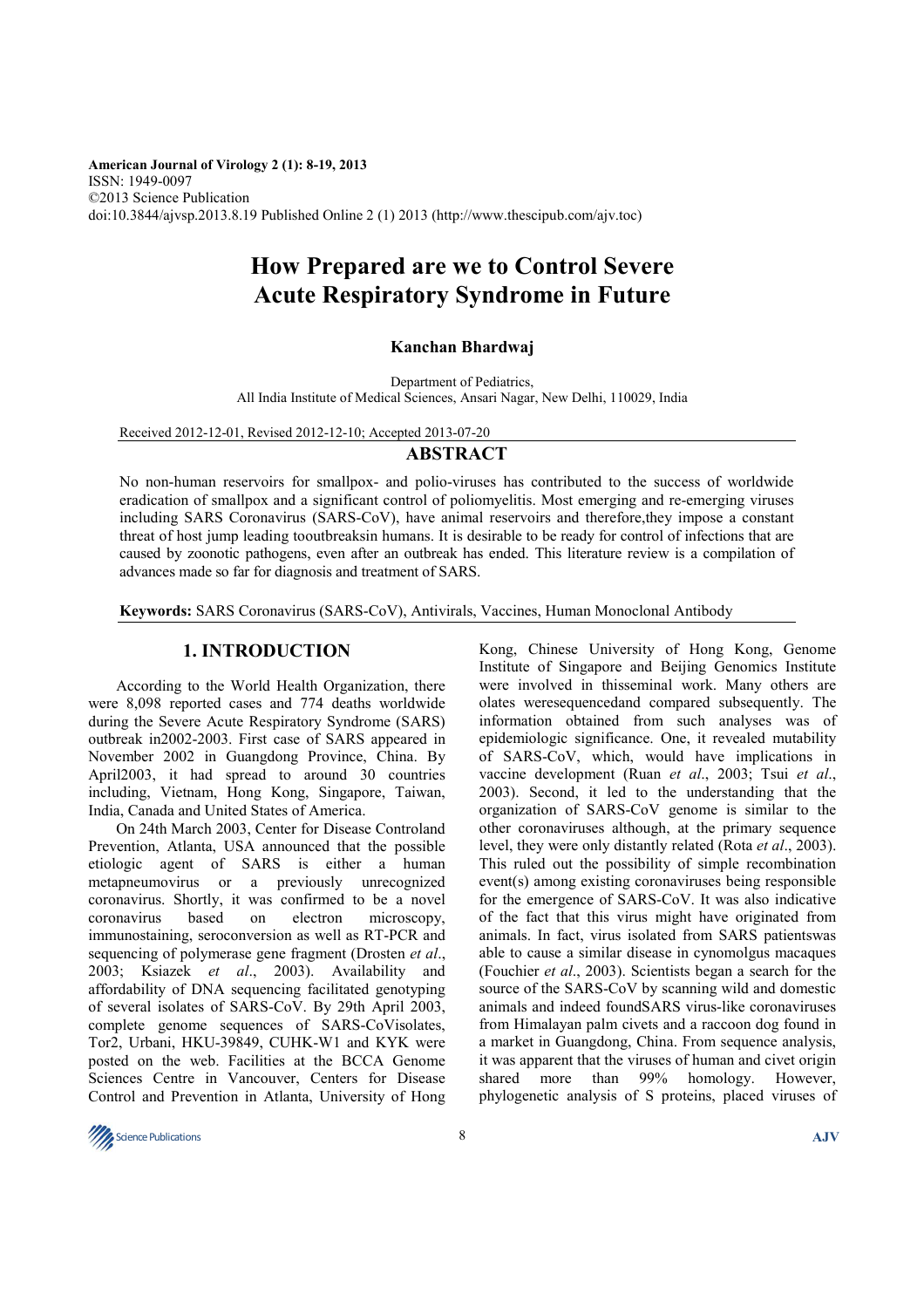human and civet origin in separate clusters. Also, the animalisolates contained a 29-nucleotide sequence in ORF 8 region that was absent in most human isolates (Guan *et al*., 2003).These analyses and the fact that palm civets did not show a widespread infection indicated that palm civetsmight not have been the natural reservoir host for SARS-CoV. Instead, they may have only served a medium to facilitate animal-to-human transition. This led to further searches inother animals including bats, rodents and monkeys for SARS-CoV host. SARS-CoV like viruses were found in bats. Sequence analysis showed that there was a significant homology between bat and human viruses. Interestingly, the 29-nucleotides in the ORF-8 was present in the virus of bat origin and the most variability between the two was found to be in the S1 region of spike protein, which is responsible for receptor binding (Li *et al*., 2005a). Findings from all such studies were put together to establish origin of SARS-CoV. The most accepted theory is that bats are the natural reservoirs of SARS-CoV. Civets and other wild animals came in contact with SARS-CoV infected bats in a market, where theyacquired the virus. It evolved in these animals before hoping to animals. Major speciesspecific determinants are traced to the viral S protein.

 Even after the outbreakcame under control, scientists around the world continued to treat the situationas urgent and have made significant advances in understanding the SARS-CoV biology, developing diagnostics, identifying a number of drug targets, potential antivirals, tools for vaccines and immunotherapy for SARS.

## **1.1. Diagnostics**

 Early and sensitive detection of SARS-CoV is important not only for treatment but also for control of disease spread. Initially, clinical symptoms and epidemiologic linkage were diagnostics for SARS followed by serologic testing, viral culture and PCRbased methods (Wu *et al*., 2003; Yam *et al*., 2003). Now, reagents are also available for Nucleocapsid (N) protein and Spike (S) protein detection (Che *et al*., 2004; Sunwoo *et al*., 2012).

## **1.2. Antivirals**

 During the outbreak, spread of SARS-CoV was predominantly controlled by surveillance and quarantine. Agents that were usually adaptedfor treatment were ribavirin, corticosteroids, human interferons (IFN-β and IFN-γ) and convalescent plasma (Barnard *et al*., 2004; He *et al*., 2004; Keyaerts *et al*., 2004; Wu *et al*., 2004a;



Cinatl *et al*., 2005; Groneberg *et al*., 2005; Lai, 2005; Morgenstern *et al*., 2005; Saijo *et al*., 2005; Lau *et al*., 2006; Stockman *et al*., 2006). However, a systematic review of clinical trials and *in vitro* studies revealed that although agents such as ribavirin, corticosteroids, lopinavir and type I interferon showed inhibition of SARS-CoV in tissue culture, their usefulness was inconclusive in most patient studies (Stockman *et al*., 2006). Some studies have in fact shown possible harm from some of them (Lau *et al*., 2006; Stockman *et al*., 2006). Since then, several other small moleculeshave been investigated for effect on SARS-CoV *in vitro* and are listed with their observed effects in **Table 1**. In addition, progress made in understanding cellular and biochemical processes of the virus has allowed the identification of several novel antiviral targets and molecules to inhibit them.

## **1.3. Entry Inhibitors**

 Three important steps for SARS viral entry into the host cell include its binding to the host cells through an interaction between viral spike protein (S protein) and its receptor, the angiotensin-converting enzyme 2 (ACE 2) followed by conformational changes in the S protein and its activation by proteolysis. Agents that target these steps have been identified and analyzed for their inhibitory effects on SARS-CoV entry. Classes of entry inhibitor include siRNA to spike protein gene (Qin *et al*., 2004), peptides or recombinant proteins derived from S protein (Ni *et al*., 2005; Sainz *et al*., 2006; Ujike *et al*., 2008; Struck *et al*., 2012) or ACE2 (Imai *et al*., 2005; Han *et al*., 2006), small molecules that bind S protein (Yi *et al*., 2004) and inhibitors of cellular protease (Simmons *et al*., 2005; Wang *et al*., 2007; Zhou *et al*., 2011). In addition, TNF- $\alpha$  Converting Enzyme (TACE) and lactoferrin bound to heparin sulfate proteoglycans have also been identified as targets for inhibition of viral entry (Haga *et al*., 2010; Lang *et al*., 2011).

#### **1.4. Viral Protease Inhibitors**

 SARS viral replicase polyprotein is proteolytically processed by the viral proteases to generate functional enzymes. Owing to their essential role, 3CL protease, the main protease and the Papain-Like Protease (PLP2) of SARS-CoV are considered important drug targets. Based on homology modeling using crystal structures for human coronavirus and an inhibitor complex of porcine coronavirus, Anand *et al*. (2003) proposed that rhinovirus 3C protease inhibitors might be modified for inhibiting SARS protease (Anand *et al*., 2003; Regnier *et al*., 2009).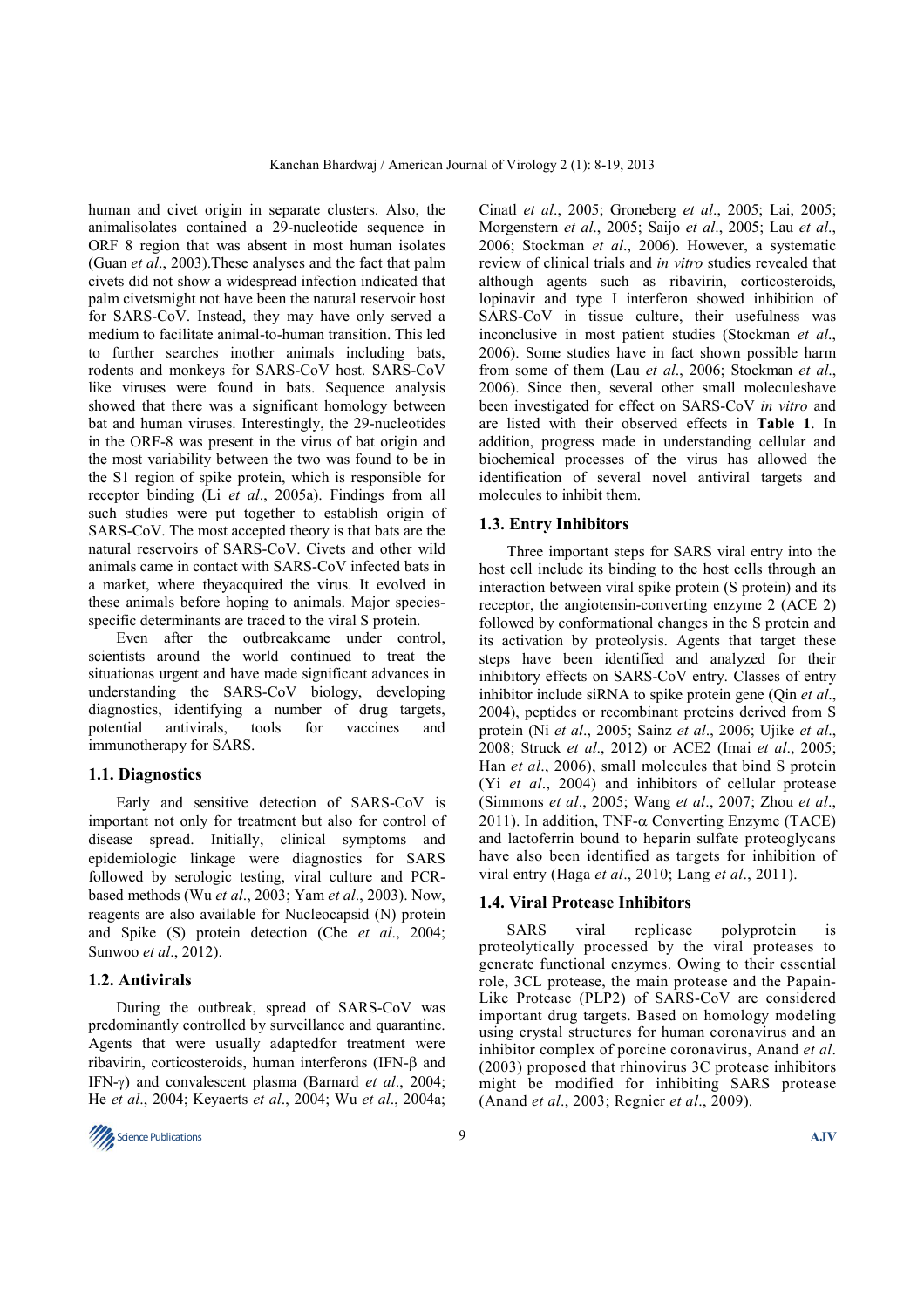#### Kanchan Bhardwaj / American Journal of Virology 2 (1): 8-19, 2013

| Table 1. Effect of antiviral agents on SARS-CoV in vitro |  |  |  |
|----------------------------------------------------------|--|--|--|
|----------------------------------------------------------|--|--|--|

| Agent                         | Major effects reported                                                          |  |
|-------------------------------|---------------------------------------------------------------------------------|--|
| Calpain                       | A class of cellular cysteine proteinases that inhibited                         |  |
|                               | SARS virus yield with an effective concentration in micro                       |  |
|                               | molar range (Barnard et al., 2004)                                              |  |
| Niclosamide                   | An existing antihelminthetic drug that abolished viral antigen                  |  |
|                               | synthesis at concentration of 1.56 uM (Wu et al., 2004b)                        |  |
| Aurintricarboxylic Acid (ATA) | ATA is known to inhibit protein and nucleic acid interaction.                   |  |
|                               | It was reported to be 10 or 100 times more potent inhibitor of                  |  |
|                               | SARS-CoV than IFN- $\propto$ and IFN- $\beta$ , respectively (He et al., 2004)  |  |
| Chloroquine                   | A clinically approved drug for malaria was effective with an IC50 in            |  |
|                               | lower µM range (Keyaerts et al., 2004). In addition to its effect               |  |
|                               | through elevation of endosomal pH, chloroquine seems to interfere with          |  |
|                               | terminal glycosylation of ACE2, the the receptor for SARS-CoV                   |  |
|                               | (Vincent et al., 2005)                                                          |  |
| Nitric oxide                  | Nitric oxide donor S-nitroso-N-acetylpenicillamine inhibited SARS-CoV by        |  |
|                               | 2 logs at 100 $\mu$ M (Akerstrom et al., 2005)                                  |  |
| Hydrocortisone                | Only at very high concentrations, hydrocortisone showed a moderate effect on    |  |
|                               | chemokine production by SARS-CoV (Cinatl et al., 2005)                          |  |
| Procyanidins and butanol      | A moderate inhibitory activity in wild-type SARS-CoV and HIV/SARS-CoV           |  |
| extracts of cinnamomi cortex  | pseudovirus assay is reported (Zhuang and Jiang, 2009)                          |  |
| Synthetic peptides outside of | S protein fragments spanning sequence variation hotspots reduced                |  |
| spike protein heptad          | SARS-CoV infectivity significantly (Guan et al., 2003)                          |  |
| Dipeptide glutaminyl          | An inhibition with EC50 value in low umolar range is                            |  |
| fluoromethyl ketone           | observed (Zhang et al., 2008)                                                   |  |
| Cyclopentenyl carbocyclic     | 1,2,3-trizole analogs which, exhibited an antiviral activity with an            |  |
| nucleosides                   | EC50 of 21 µM or 47 µM (Cho and Bernard, 2006)                                  |  |
| Indomethacin                  | Inhibits viral RNA synthesis with $> 1,000$ fold reduction in                   |  |
|                               | CCo-V infected dogs (Amici et al., 2006)                                        |  |
| Phenanthroindolizines         | Tylophorine compounds inhibited SARS-CoV with                                   |  |
|                               | EC50 in nM range (Yang et al., 2010)                                            |  |
| Emodin                        | Emodin is shown to inhibit SARS-CoV via its ion channel protein,                |  |
|                               | 3a (Schwarz and Wang, 2011)                                                     |  |
| Glycyrrhizin                  | Glycyrrhizin inhibits SARS but some of its derivatives showed reduced           |  |
|                               | specificity (Hoever and Baltina, 2005)                                          |  |
| Antisense Peptide Nucleic     | PNAs that were targeted to interfere with programmed -1 ribosomal shifting and  |  |
| Acids (PNAs)                  | fused to cell penetrating peptides resulted in inhibition of SARS-CoV           |  |
|                               | replication with IC50 of 4.4 µM (Ahn et al., 2011)                              |  |
| Antisense morpholino          | Oligomers targeted to Transcription-Regulatory Sequence (TRS) are reported to   |  |
| oligomers                     | show a low inhibitory activity against SARS-CoV (Neuman et al., 2005)           |  |
| <b>SiRNA</b>                  | siRNAs for various targets including, interferons, leader sequence or N protein |  |
|                               | have been tested (Li et al., 2005a; 2005b; Wu and Huang, 2005;                  |  |
|                               | Zhao and Qin, 2005; Tang and Li, 2008)                                          |  |

Homology modeling also formed a basis for designing mechanism-based irreversible inhibitors of 3CLpro with an activity of wide spectrum across coronaviruses (Yang *et al*., 2005a). Besides, several groups have identified a number of inhibitors of 3CLpro using a variety of approaches. Virtual screening (Plewczynski *et al*., 2007; Mukherjee *et al*., 2008; 2011; Nguyen *et al*., 2011) or a high-throughput screening of small molecule libraries have identified inhibitorsincluding an anti-HIV agent and serotonin antagonist, cinanserin (Blanchard *et al*., 2004; Kao *et al*., 2004; Wu *et al*., 2004a; Chen *et al*., 2005). Other

3CL protease inhibitors identified so far belongto categories such as plant derived phenolic or flavonoid compounds (Lin *et al*., 2005; Nguyen *et al*., 2012), active site, nonactive site or competitive inhibitors (Kaeppler *et al*., 2005; Lee *et al*., 2005; Du *et al*., 2007; Ryu *et al*., 2010), ketones or ester based inhibitors (Goetz *et al*., 2007; Zhang *et al*., 2007; Ghosh *et al*., 2008; Shao *et al*., 2008; Verschueren *et al*., 2008; Zhang *et al*., 2008), modified peptidomimetic inhibitors (Ghosh *et al*., 2007), metal conjugated inhibitors (Lee *et al*., 2007; 2009), common inhibitors of Corona and Picornaviruses

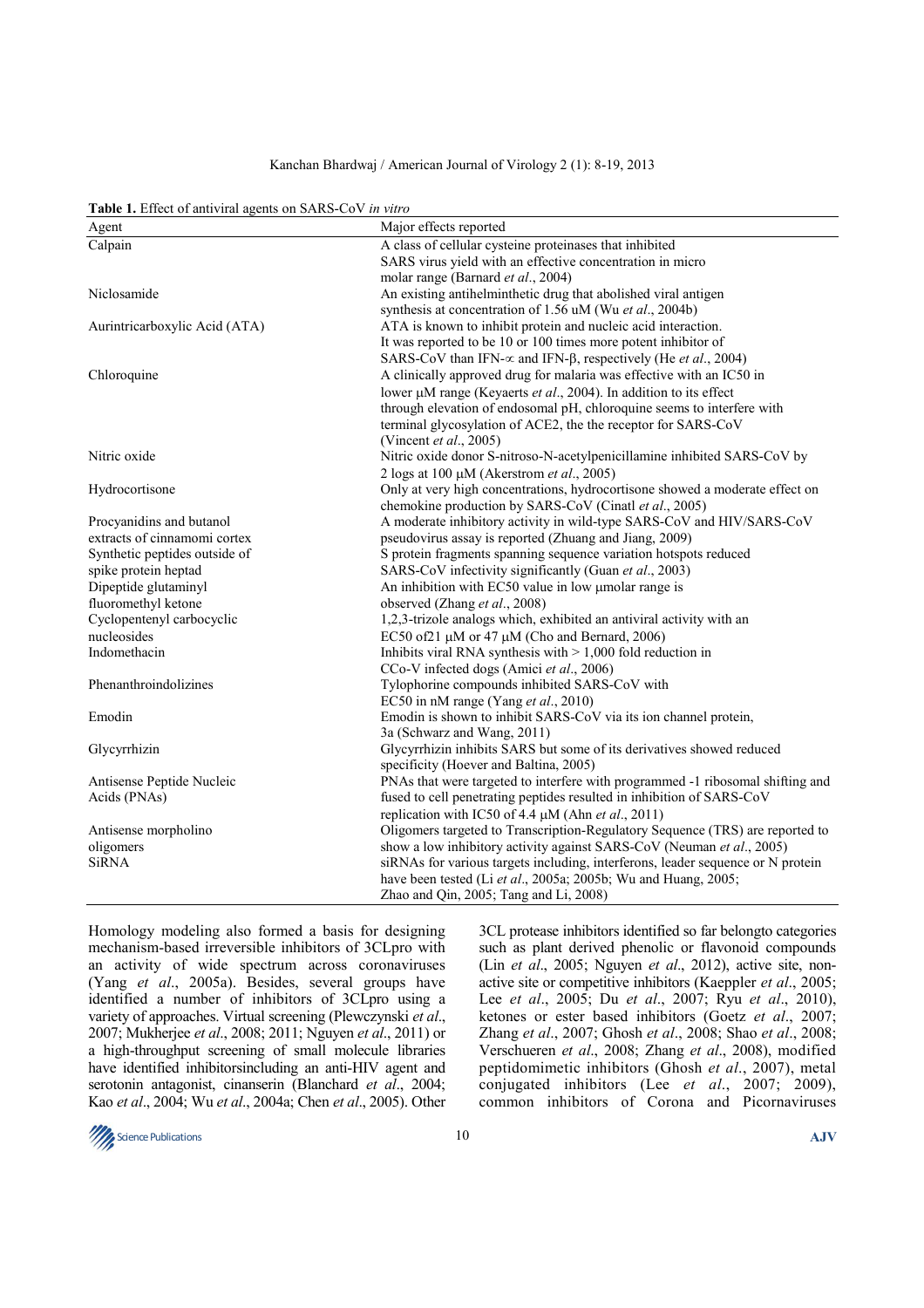(Kuo *et al*., 2009) and pyrimidines (Ramajayam *et al*., 2010). Protease inhibitors have also been reviewed elsewhere (Liang, 2006; Ramajayam *et al*., 2011).

 In addition to its role in proteolytic processing of the viral polymerase, PLP2 is also involved in host evasion. Some of the first identified small molecule lead compounds for inhibition of PLP2 were thiopurine analogs (Chou *et al*., 2008; Chen *et al*., 2009). Besides, Ratia *et al*. (2008) have synthetically evolved a noncovalent inhibitor demonstrating an  $IC_{50}$  of around 15 µM in a cell based SARS-CoV replication assay (Ratia *et al*., 2008). Dooley *et al*. (2006) and Ghosh *et al*. (2009) have identified small molecules with EC50valuesin lower micromolar range (Dooley *et al*., 2006; Ghosh *et al*., 2009). Recently, a yeast-based assay for measurement of papain-like protease activity that is suitable for screening of inhibitors was established (Frieman *et al*., 2011).

## **1.5. Helicase Inhibitors**

 Bismuth complexes and RNA aptamers have been shown to inhibit activity of SARS-CoV helicase (Yang *et al*., 2007; Jang *et al*., 2008; Adedeji *et al*., 2012; Keum and Jeong, 2012).

#### **1.6. Host Pathway Inhibitors**

 Although, inhibitors of viral proteins have been used for treating some other viral infections, asignificant issue with targeting the viral proteins has been the development of drug resistant virus. This is likely due to the selection of mutant virus under drug pressure. Inhibitors of host systems, including immune and housekeeping, that may be critical for virus survival are alternatives that are worth an investigation. Cyclosporine and FK506 have emerged as examples of such inhibitors (De Wilde *et al*., 2011; Pfefferle *et al*., 2011; Carbajo-Lozoya *et al*., 2012). Other host pathway proteinsthat are potential antiviral drug targets have been identified (Ma *et al*., 2010; Bhardwaj *et al*., 2012; Millet *et al*., 2012; Smith *et al*., 2012; Zhao *et al*., 2012).

#### **1.7. Vaccines and Immunotherapy for SARS-CoV**

 Coronaviruses cause significant infections in humans and animals. Although, no vaccines against coronaviruses are available at this time for use in human, they are produced for use in animals (Olsen *et al*., 1993; Anton *et al*., 1996). A need for prophylactic treatment ora vaccine is underscored by what happened during the 2002-2003 SARS outbreak. In the Vietnamese outbreak of SARS, all patients who died apart from the index patient were healthcare professionals including a WHO scientist, Dr. Carlo Urbani. It was Dr. Urbani's initiatives that led to the successful containment of the disease in Hanoi. He died of SARS on March 29th 2003.

 Roberts *et al*. (2008) and Roper and Rehm (2009) have reviewed the SARS animal models and the initial vaccine studies in great detail (Roberts *et al*., 2008; Roper and Rehm, 2009). Several animal models that have been developed for SARS vaccine studies include mice, African green monkey, ferrets, macaques, hamsters and Chinese masked palm civet. Multiple labshave demonstrated the feasibility of various types of vaccines (**Table 2**). However, vaccine efficacy and safety issues are still being investigated (**Table 2**). Studies related to SARS vaccinehave taught us several lessons about pathogenesis and host responses to SARS-CoV, in addition to unraveling the need for caution. With certain experimental vaccines, such as the viral vector based ones, immunopathology and redirection of the viral vector to brain was reported (Czub *et al*., 2005; Deming *et al*., 2006; Kam *et al*., 2007; Jaume *et al*., 2011; Tseng *et al*., 2012). Subsequent studies demonstrated that a sub lingual immunization can prevent the viral vector entry into the brain (Shim *et al*., 2012). Also, an intranasal route of vaccination was shown to protect mice from SARS-CoV challenge better than an intramuscular delivery of the same vaccine (See *et al*., 2006; Hu *et al*., 2007). Expression of full length S protein is shown to result in enhanced hepatitis or infection whereas, expression of just the ectodomain of S protein eliminated infection enhancement (Weingartl *et al*., 2004; Yang *et al*., 2005b). All these reports point to that it will be important to establishan appropriatecombination of vaccination route, vaccine vector andchoice of epitopes for each vaccine type.SARS vaccines thatgeneratea predominantly cellular or a predominantly humoral response, as well as therapeutic monoclonal antibodies, have been shown protectiveeffects in animal models. Therefore, what kind of responses are important for protection has not been clear (Subbarao *et al*., 2004; Zakhartchouk *et al*., 2005; Lin *et al*., 2007; See *et al*., 2008; Zhao and Perlman, 2010). Cameron *et al*. (2012) have recently reported an analysis of transcripts expressed during SARS-CoV infection in vaccination and reinfectiontrials in ferrets (Cameron *et al*., 2012). Such studies can potentially reveal new therapeutic options in addition to providing the basic understanding of host responses during infection, vaccination and re-infection.

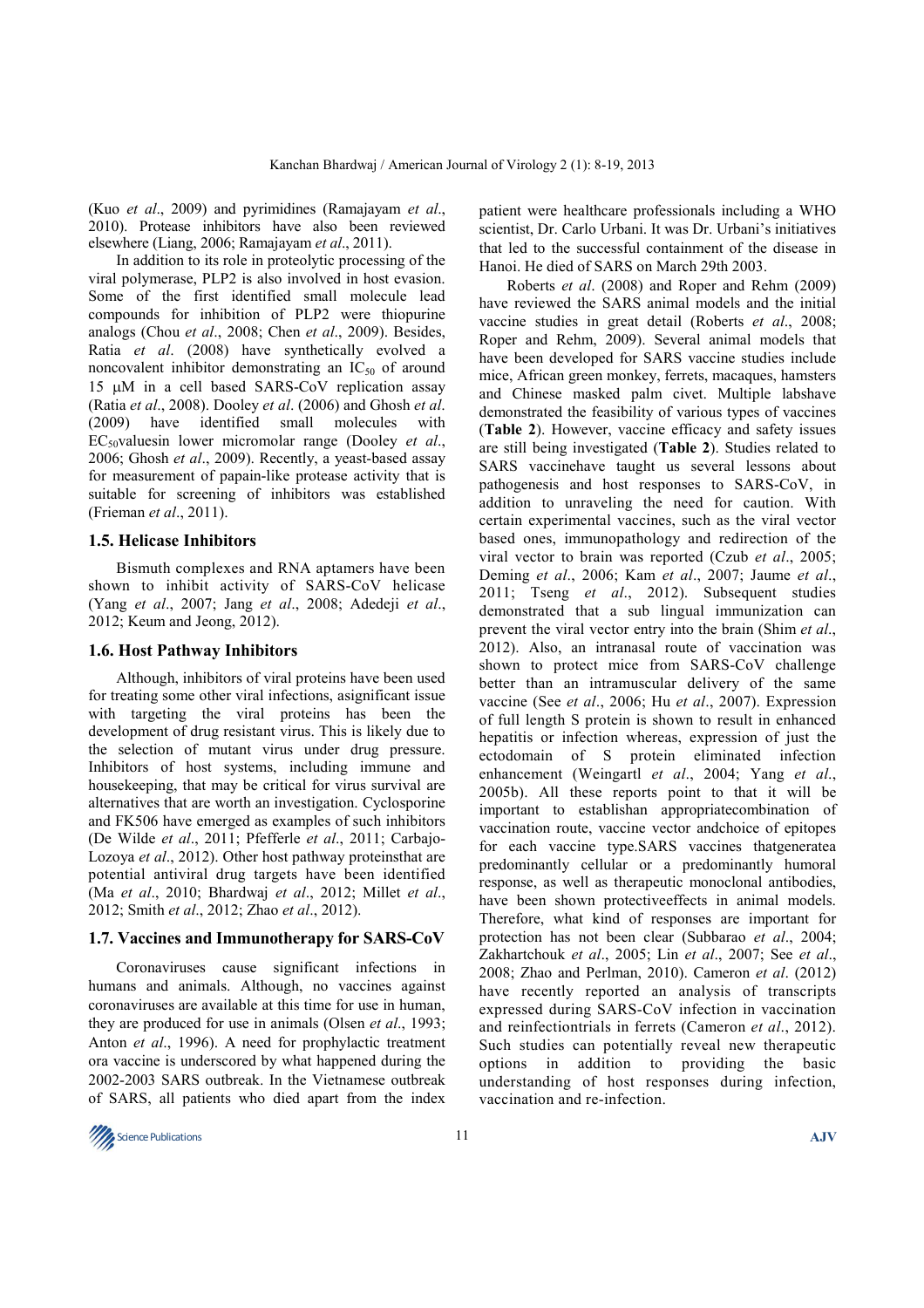#### Kanchan Bhardwaj / American Journal of Virology 2 (1): 8-19, 2013

| Vaccine type                                                            | Safety                                                                                                                                                                                                                                                          | Efficacy                                                                                                                                         |
|-------------------------------------------------------------------------|-----------------------------------------------------------------------------------------------------------------------------------------------------------------------------------------------------------------------------------------------------------------|--------------------------------------------------------------------------------------------------------------------------------------------------|
| Inactivated virus                                                       | Safe and immunogenic in humans<br>(Lin <i>et al.</i> , 2007). Hypersensitive<br>reaction upon post-immunization viral<br>challenge in mice (Kam <i>et al.</i> , 2007;<br>Tseng <i>et al.</i> , 2012)                                                            | Efficacy needs to be established in<br>appropriate animal model (See <i>et al.</i> , 2008)                                                       |
| Recombinant vector<br>Vaccines (Adenovirus,<br>Poxvirus or recombinant) | Disease exacerbation upon SARS-CoV<br>challenge in some cases (Czub <i>et al.</i> , 2005)                                                                                                                                                                       | Protective in mice, ferrets, monkeys,<br>hamsters (Bukreyev et al., 2004;<br>See <i>et al.</i> , 2006;<br>Napoli et al., 2007; See et al., 2008) |
| Subunit or virus like<br>particle vaccines                              | Immunopathology is observed in some cases<br>(Kam <i>et al.</i> , 2007; Jaume <i>et al.</i> , 2011;<br>Tseng et al., 2012). Hypersensitive<br>reaction upon post-immunization viral challenge<br>in mice (Kam <i>et al.</i> , 2007; Tseng <i>et al.</i> , 2012) | Protective in hamsters and ferrets<br>(Kam <i>et al.</i> , 2007; Tseng <i>et al.</i> , 2012)                                                     |
| DNA vaccines                                                            | Safe and immunogenic in healthy humans<br>(Martin et al., 2008). Hypersensitive reaction<br>upon post-immunization viral challenge in mice<br>(Kam <i>et al.</i> , 2007; Tseng <i>et al.</i> , 2012)                                                            | Protective in mice (Yang <i>et al.</i> , 2004)                                                                                                   |
| Attenuated vaccines                                                     | Safety needs to be established                                                                                                                                                                                                                                  | E protein lacking-or ExoN mutant vaccine<br>is immunogenic and efficacious<br>(Lamirande <i>et al.</i> , 2008; Graham <i>et al.</i> , 2012)      |

# Table 2. Experimental vaccines for SARS

# **2. CONCLUSION**

 Although, a myriad of compounds have been identified to show inhibitory effects on SARS-CoV*in vitro*, only a few of those are reported for their safety and efficacy in animal models. Of the tested compounds, a hybrid interferon alpha (IFN- $\alpha$ ) and an IFN- inducer, a mismatch double stranded RNA, have shown potent inhibition of SARS-CoV replication in the lungs of infected mice (Barnard *et al*., 2006). It would be useful and desirable to evaluate the other compounds in animal models for their safety and efficacy. With identification of epitopes that will not generate antibodies cross-reactive to self-antigens andcare taken to eliminate antibody dependent enhancement of disease, therapeutic use of human monoclonal antibodies seems a promising option for SARS. Coughlin and Prabhakar (2012) have reviewed the human monoclonal antibodiesgenerated for anti-SARS therapy (Coughlin and Prabhakar 2012). For active immunization, efficacy of the developed vaccines needs to be established in a most relevant disease model. Efforts have gone into improving animal models for SARS; however, they still have limitation.

 A novel SARS-like human coronavirus, HCoV-EMC/2012 was identified earlier this year (Lu and Liu, 2012; Boheemen *et al*., 2012). Although, HCoV-EMC/2012 is only distantly related to SARS-CoV, the knowledge and reagents acquired from SARS-CoV

research may prove useful in understanding and controlling this novel and other coronavirus (Elshabrawy *et al*., 2012; Graham *et al*., 2012).

## **3. ACKNOWLEDGMENT**

 I acknowledge Dr. Ranjith-Kumar C.T of Translational Health Science and Technology Institute, Gurgaon, India and Dr. Ramesh Agarwal of All India Institute of Medical Sciences, New Delhi, India for editing the manuscript.

#### **4. REFERENCES**

- Adedeji, A.O., K. Singh, K. Singh, N.E. Calcaterra and M. L. DeDiego *et al*., 2012. Severe acute respiratory syndrome coronavirus replication inhibitor that interferes with the nucleic acid unwinding of the viral helicase. Antimicrob. Agents Chemotherapy, 56: 4718-4728. DOI: 10.1128/AAC.00957-12
- Ahn, D.G. and W. Lee, J.K. Choi, S.J. Kim E.P. Plant and F. Almazan, 2011. Interference of ribosomal frameshifting by antisense peptide nucleic acids suppresses SARS coronavirus replication. Antiviral Res., 91: 1-10. DOI: 10.1016/j.antiviral.2011.04.009
- Akerstrom, S., M. Mousavi-Jazi, J. Klingström, M. Leijon and A. Lundkvist *et al*., 2005. Nitric oxide inhibits the replication cycle of severe acute respiratory syndrome coronavirus. J. Virol., 79: 1966-1969. DOI: 10.1128/JVI.79.3.1966-1969.2005

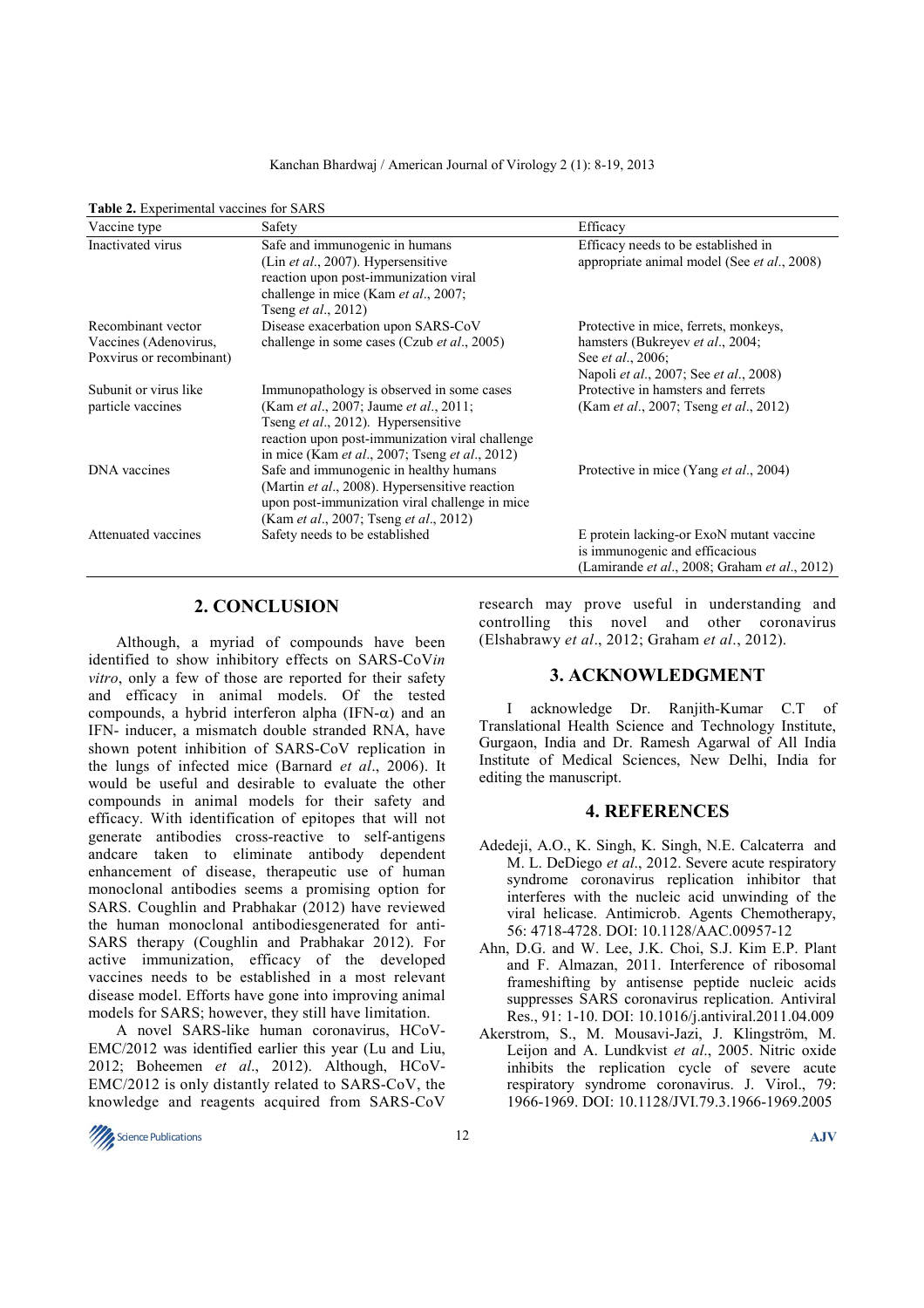- Amici, C. and A.D. Coro, A. Ciucci and L. Chiappa 2006. Indomethacin has a potent antiviral activity against SARS coronavirus. Antiviral Therapy, 11: 1021-1030. PMID: 17302372
- Anand, K., J. Ziebuhr, P. Wadhwani, J.R. Mesters and R. Hilgenfeld *et al*., 2003. Coronavirus main proteinase (3CL<sup>pro</sup>) structure: Basis for design of anti-SARS drugs. Science, 300: 1763-1767. DOI: 10.1126/science.1085658
- Anton, I.M., S. Gonzalez, M.J. Bullido, M. Corsin and C. Risco *et al*., 1996. Cooperation between Transmissible Gastroenteritis Coronavirus (TGEV) structural proteins in the in vitro induction of virusspecific antibodies. Virus Res., 46: 111-124. DOI: 10.1016/S0168-1702(96)01390-1
- Barnard, D. L., V. D. Hubbard, J. Burton, D.F. Smee and J.D. Morrey *et al*., 2004. Inhibition of severe acute respiratory syndrome-associated coronavirus (SARSCoV) by calpain inhibitors and beta-D-N4 hydroxycytidine. Antivir. Chem. Chemother., 15: 15-22. PMID: 15074711
- Barnard, D.L., C.W. Day, K. Bailey, M. Heiner and R. Montgomery, *et al*., 2006. Evaluation of immunomodulators, interferons and known in vitro SARS-coV inhibitors for inhibition of SARS-coV replication in BALB/c mice. Antivir. Chem. Chemother., 17: 275-284. PMID: 17176632
- Bhardwaj, K., P. Liu, J.L. Leibowitz and C.C. Kao, 2012. The coronavirus endoribonuclease Nsp15 interacts with retinoblastoma tumor suppressor protein. J. Virol., 86: 4294-4304. DOI: 10.1128/JVI.07012-11
- Blanchard, J.E., N.H. Elowe, C. Huitema, P.D. Fortin and J.D. Cechetto *et al*., 2004. High-throughput screening identifies inhibitors of the SARS coronavirus main proteinase. Chem. Biol., 11: 1445- 1453. DOI: 10.1016/j.chembiol.2004.08.011
- Boheemen, S.V., M.D. Graaf, C. Lauberb, T.M. Bestebroera and V.S. Raja *et al*., 2012. Genomic characterization of a newly discovered coronavirus associated with acute respiratory distress syndrome in humans. mBio, 3: e00473-e00473. DOI: 10.1128/mBio.00473-12
- Bukreyev, A., E.W Lamirande, U.J. Buchholz, L.N. Vogel and W.R. Elkins *et al*., 2004. Mucosal immunisation of African green monkeys (*Cercopithecus aethiops*) with an attenuated parainfluenza virus expressing the SARS coronavirus spike protein for the prevention of SARS. Lancet, 363: 2122-2127. DOI: 10.1016/S0140-6736(04)16501-X
- Cameron, M.J., A.A. Kelvin, C.M. Cameron, L. Ran and S.G. Paquette *et al*., 2012. Lack of Innate Interferon Responses during SARS coronavirus infection in a vaccination and reinfection ferret model. PloS One, 7: e45842-e45842.
- Carbajo-Lozoya, J., M.A. Muller, S. Kallies, V. Thiel and C. Drosten *et al*., 2012. Replication of human coronaviruses SARS-CoV, HCoV-NL63 and HCoV-229E is inhibited by the drug FK506. Virus Res., 165: 112-117. DOI: 10.1016/j.virusres.2012.02.002
- Che, X.Y., W. Hao, Y. Wang, Y.C. Xu and C.S. Feng *et al*., 2004. Nucleocapsid protein as early diagnostic marker for SARS. Emerg. Infect. Dis., 10: 1947- 1949. DOI: 10.3201/eid1011.040516
- Chen, L., C. Gui, X. Luo, Q. Yang and S. Gunther *et al*., 2005. Cinanserin is an inhibitor of the 3C-like proteinase of severe acute respiratory syndrome coronavirus and strongly reduces virus replication in vitro. J. Virol., 79: 7095-7103. DOI: 10.1128/JVI.79.11.7095-7103.2005
- Chen, X., C.Y. Chou and G.G. Chang, 2009. Thiopurine analogue inhibitors of severe acute respiratory syndrome-coronavirus papain-like protease, a deubiquitinating and deISGylating enzyme. Antivir. Chem. Chemother., 19: 151-156. PMID: 19374142
- Cho, J.H. and D.L. Bernard, 2006. Synthesis of cyclopentenyl carbocyclic nucleosides as potential antiviral agents against orthopoxviruses and SARS. J. Med. Chem., 49: 1140-1148. DOI: 10.1021/jm0509750
- Chou, C.Y., C.H. Chien, Y.S Han M.T. Prebanda and H.P. Hsieh *et al*., 2008. Thiopurine analogues inhibit papain-like protease of severe acute respiratory syndrome coronavirus. Biochem. Pharmacol., 75: 1601-1609. DOI: 10.1016/j.bcp.2008.01.005
- Cinatl, J. Jr., C.J., M. Michaelis, M. Michaelis, G. Hoever and W. Preiser *et al*., 2005. Development of antiviral therapy for severe acute respiratory syndrome. Antivir. Res., 66: 81-97. DOI: 10.1016/j.antiviral.2005.03.002
- Coughlin, M.M. and B.S. Prabhakar, 2012. Neutralizing human monoclonal antibodies to severe acute respiratory syndrome coronavirus: Target, mechanism of action and therapeutic potential. Rev. Med. Virol., 22: 2-17. DOI: 10.1002/rmv.706
- Czub, M., H. Weingartl, S. Czub, R. He and J. Cao *et al*. 2005. Evaluation of modified vaccinia virus Ankara based recombinant SARS vaccine in ferrets. Vaccine, 23: 2273-2279. DOI: 10.1016/j.vaccine.2005.01.033

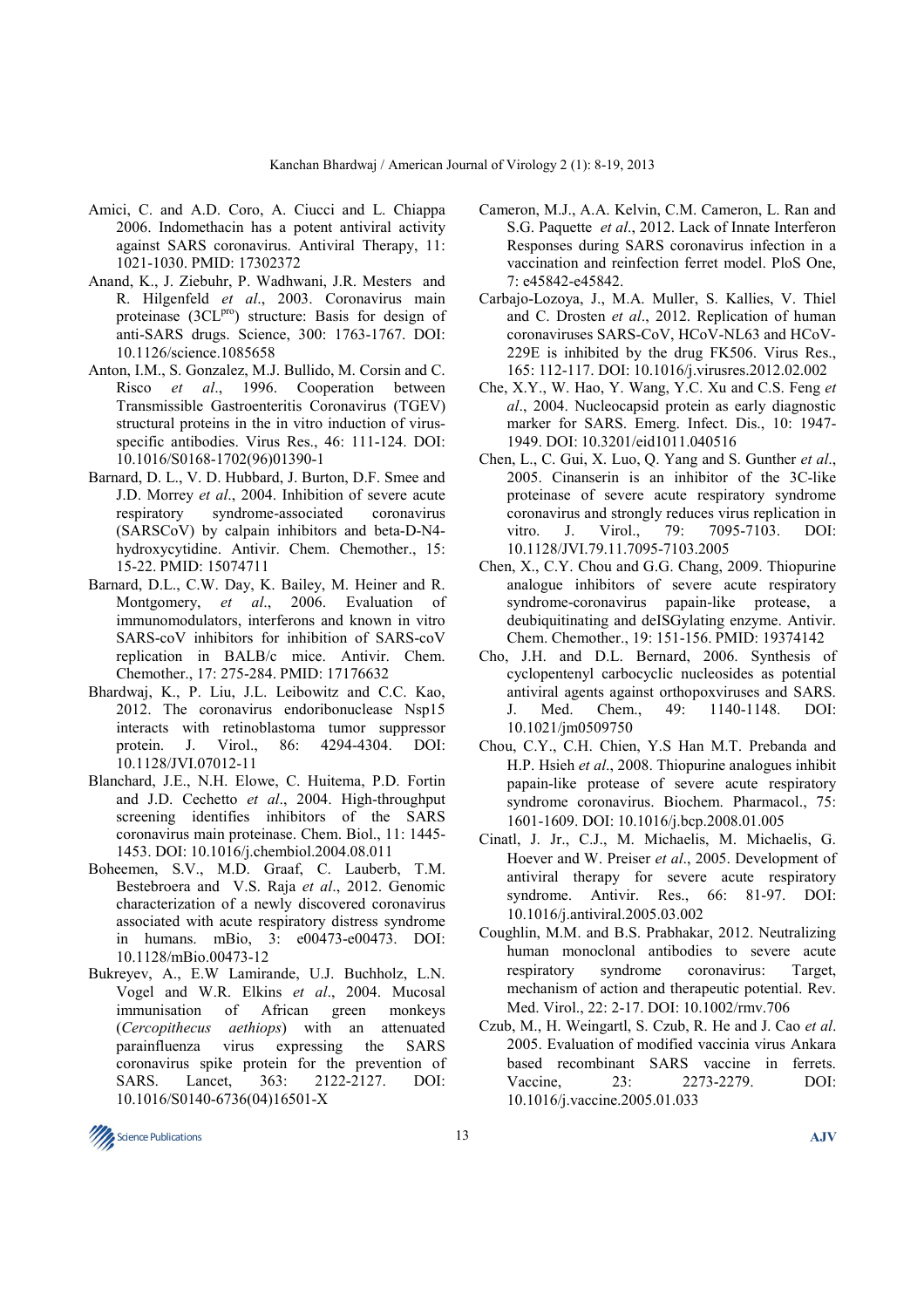- De Wilde, A.H., J.C. Zevenhoven-Dobbe, Y.V.D. Meer, V. Thiel and K. Narayanan *et al*., 2011. Cyclosporin A inhibits the replication of diverse coronaviruses. J.<br>General Virol  $92 \cdot 2542 - 2548$  DOI: General Virol., 92: 2542-2548. 10.1099/vir.0.034983-0
- Deming, D., T. Sheahan, M. Heise, B. Yount and N. Davis *et al*., 2006. Vaccine efficacy in senescent mice challenged with recombinant SARS-CoV bearing epidemic and zoonotic spike variants. PLoS Med., 3: e525-e525. DOI: 10.1371/journal.pmed.0030525
- Dooley, A.J., N. Shindo, B. Taggart, J.G. Park and Y.P. Pang *et al.*, 2006. From genome to drug lead: Identification of a small-molecule inhibitor of the SARS virus. Bioorganic Med. Chem. Lett., 16: 830- 833. PMID: 16325400
- Drosten, C., S. Gunther, W. Preiser, S.V.D. Werf and H.R. Brodt *et al*., 2003. Identification of a novel coronavirus in patients with severe acute respiratory syndrome. New England J. Med., 348: 1967-1976. DOI: 10.1056/NEJMoa030747
- Du, Q.S., H. Sun and K.C. Chou, 2007. Inhibitor design for SARS coronavirus main protease based on "Distorted key theory". Med. Chem., 3: 1-6. DOI: 10.2174/157340607779317616
- Elshabrawy, H.A., M.M. Coughlin, S.C. Baker and B.S. Prabhakar, 2012. Human Monoclonal antibodies against highly conserved HR1 and HR2 domains of the SARS-CoV spike protein are more broadly neutralizing. PloS One, 7: e50366-e50366. DOI: 10.1371/journal.pone.0050366
- Fouchier, R.A., T. Kuiken, Martin Schutten, G.V. Amerongen and K. Stohr *et al*., 2003. Aetiology: Koch's postulates fulfilled for SARS virus. Nature, 423: 240-240. DOI: 10.1038/423240a
- Frieman, M., D. Basu, K. Matthews, J. Taylor and G. Jones *et al*., 2011. Yeast based small molecule screen for inhibitors of SARS-CoV. PloS One, 6: e28479-e28479. DOI: 10.1371/journal.pone.0028479
- Ghosh, A.K., G. Gong, V. Grum-Tokars, D.C. Mulhearn and S.C. Baker *et al*., 2008. Design, synthesis and antiviral efficacy of a series of potent chloropyridyl ester-derived SARS-CoV 3CLpro inhibitors. Bioorganic Med. Chem. Lett., 18: 5684-5688. DOI: 10.1016/j.bmcl.2008.08.082
- Ghosh, A.K., J. Takayama, Y. Aubin, K. Ratia and R. Chaudhuri *et al*., 2009. Structure-Based design, synthesis and biological evaluation of a series of novel and reversible inhibitors for the severe acute respiratory syndrome-coronavirus papain-like protease. J. Med. Chem., 52: 5228-5240. DOI: 10.1021/jm900611t
- Ghosh, A.K., K. Xi, V. Grum-Tokars, X. Xu and K. Ratia *et al*., 2007. Structure-based design, synthesis and biological evaluation of peptidomimetic SARS-CoV 3CLpro inhibitors. Bioorganic Med. Chem. Lett., 17: 5876-5880. PMID: 17855091
- Goetz, D.H., Y. Choe, E. Hansell, Y.T. Chen and M. McDowell *et al*., 2007. Substrate specificity profiling and identification of a new class of inhibitor for the major protease of the SARS coronavirus. Biochemistry, 46: 8744-8752. PMID: 17605471
- Graham, R.L., M.M. Becker, L.D. Eckerle, M. Bolles and M.R. Denison *et al*., 2012. A live, impairedfidelity coronavirus vaccine protects in an aged, immunocompromised mouse model of lethal disease. Nature Med., 18: 1820-1826. DOI:10.1038/nm.2972
- Groneberg, D.A., S.M. Poutanen, D.E. Low, H. Lode and T. Welte *et al*., 2005. Treatment and vaccines for severe acute respiratory syndrome. Lancet Infect. Dis., 5: 147-155. DOI: 10.1016/S1473-3099(05)01307-1
- Guan, Y., B.J. Zheng, J.S.M. Peiris, Y.J. Guan and L.J. Zhang *et al*., 2003. Isolation and characterization of viruses related to the SARS coronavirus from animals in southern China. Science, 302: 276-278. DOI: 10.1126/science.1087139
- Haga, S., N. Nagata, N. Yamamoto T. Sata and N. Yamamoto *et al*., 2010. TACE antagonists blocking ACE2 shedding caused by the spike protein of SARS-CoV are candidate antiviral compounds. Antivir. Res., 85: 551-555. DOI: 10.1016/j.antiviral.2009.12.001
- Han, D.P., A. Penn-Nicholson and M.W. Cho, 2006. Identification of critical determinants on ACE2 for SARS-CoV entry and development of a potent entry inhibitor. Virology, 350: 15-25. DOI: 10.1016/j.virol.2006.01.029
- He, R., A. Adonov, J. Cao, T. Cutts and E. Grudesky *et al*., 2004. Potent and selective inhibition of SARS coronavirus replication by aurintricarboxylic acid. Biochem. Biophys. Res. Commun., 320: 1199-1203. DOI: 10.1016/j.bbrc.2004.06.076
- Hoever, G. and L. Baltina, 2005. Antiviral activity of glycyrrhizic acid derivatives against SARScoronavirus. J. Med. Chem., 48: 1256-1259. DOI: 10.1021/jm0493008
- Hu, M.C., T. Jones, R.T. Kenney, D.L. Barnard and D.S. Burt *et al*., 2007. Intranasal protollin-formulated recombinant SARS S-protein elicits respiratory and serum neutralizing antibodies and protection in mice. Vaccine, 25: 6334-6340. PMID: 17640780

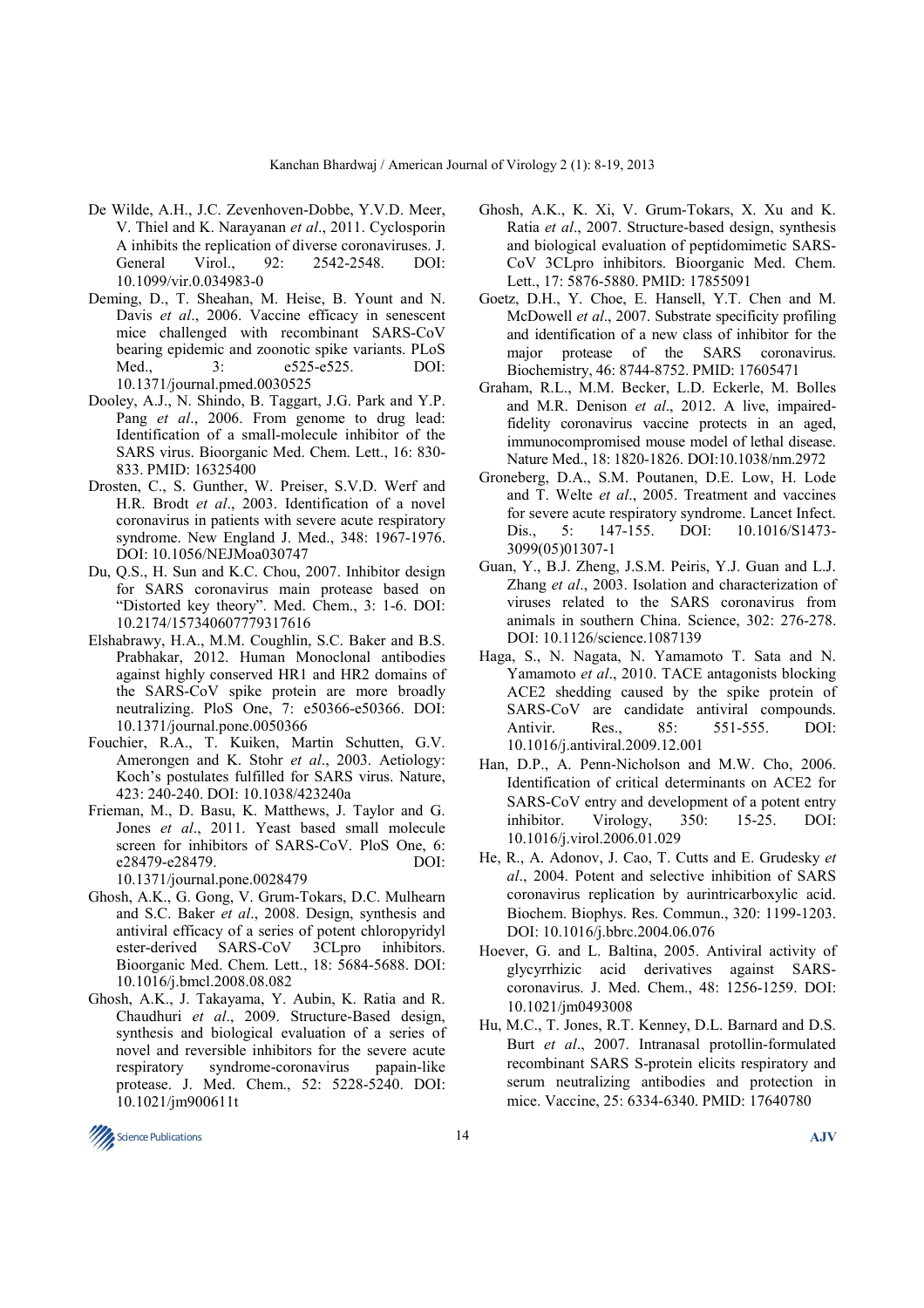- Imai, Y., K. Kuba, S. Rao Y. Huan and F. Guo *et al*., 2005. Angiotensin-converting enzyme 2 protects from severe acute lung failure. Nature, 436: 112- 116. DOI: 10.1038/nature03712
- Jang, K.J., N.R. Lee, W.S. Yeo, Y.J. Jeong and D.E. Kim *et al*., 2008. Isolation of inhibitory RNA aptamers against Severe Acute Respiratory Syndrome (SARS) coronavirus NTPase/Helicase. Biochem. Biophys. Res. Commun., 366: 738-744. DOI: 10.1016/j.bbrc.2007.12.020
- Jaume, M., M.S. Yip, C.Y. Cheung, H.L. Leung and P.H. Li *et al.*, 2011. Anti-severe acute respiratory syndrome coronavirus spike antibodies trigger infection of human immune cells via a pH-and cysteine protease-independent FcgammaR pathway. J. Virol., 85: 10582-10597. DOI: 10.1128/JVI.00671-11
- Kaeppler, U., N. Stiefl, A. Breuning, R. Vicik and C. Schmuck *et al*., 2005. A new lead for nonpeptidic active-site-directed inhibitors of the severe acute respiratory syndrome coronavirus main protease discovered by a combination of screening and docking methods. J. Med. Chem., 48: 6832-6842. DOI: 10.1021/jm0501782
- Kam, Y.W., F. Kien, A. Roberts, Y.C. Cheung and L. Vogel *et al*., 2007. Antibodies against trimeric S glycoprotein protect hamsters against SARS-CoV challenge despite their capacity to mediate FcγRIIdependent entry into B cells *in vitro*. Vaccine, 25: 729-740. DOI: 10.1016/j.vaccine.2006.08.011
- Kao, R.Y., A.P. To, L.W.Y. Ng, W.H.W. Tsui and T.S.W. Lee *et al*., 2004. Characterization of SARS-CoV main protease and identification of biologically active small molecule inhibitors using a continuous fluorescence-based assay. FEBS Lett., 576: 325-330. DOI: 10.1016/j.febslet.2004.09.026
- Keum, Y.S. and Y.J. Jeong, 2012. Development of chemical inhibitors of the SARS coronavirus: Viral helicase as a potential target. Biochem. Pharmacol., 84: 1351-1358. DOI: 10.1016/j.bcp.2012.08.012
- Keyaerts, E., L. Vijgen, P. Maes, J. Neyts and M.V. Ranst *et al*., 2004. *In vitro* inhibition of severe acute respiratory syndrome coronavirus by chloroquine. Biochem. Biophys. Res. Commun., 323: 264-268. DOI: 10.1016/j.bbrc.2004.08.085
- Ksiazek, T.G., D. Erdman, D. Erdman, C.S. Goldsmith and S.R. Zaki *et al*., 2003. A novel coronavirus associated with severe acute respiratory syndrome. New England J. Med., 348: 1953-1966. DOI: 10.1056/NEJMoa030781
- Kuo, C.J., H.G. Liu, Y.K. Lo, C.M. Seong and K.I. Lee *et al*., 2009. Individual and common inhibitors of coronavirus and picornavirus main proteases. FEBS Lett.. 583: 549-555. DOI: 10.1016/j.febslet.2008.12.059
- Lai, S.T., 2005. Treatment of severe acute respiratory syndrome. Eur. J. Clin. Microbiol. Infect. Dis., 24: 583-591. PMID: 16172857
- Lamirande, E.W., M.L. DeDiego, A. Roberts, J.P. Jackson and E. Alvarez *et al*., 2008. A live attenuated severe acute respiratory syndrome coronavirus is immunogenic and efficacious in golden syrian hamsters. J. Virol., 82: 7721-7724. DOI: 10.1128/JVI.00304-08
- Lang, J., N. Yang, J. Deng, K. Liu and P. Yang *et al*., 2011. Inhibition of SARS pseudovirus cell entry by lactoferrin binding to heparan sulfate proteoglycans. PloS One, 6: e23710-e23710. DOI: 10.1371/journal.pone.0023710
- Lau, C.W.A., L.K.Y. So and L.Y.C. Yam, 2006. Response to published article. J. Infect., 52: 309- 310. DOI: 10.1016/j.jinf.2005.08.004
- Lee, C.C., C.J. Kuo, M.F. Hsu, P.H. Liang and J.M. Fang *et al*., 2007. Structural basis of mercury-and zincconjugated complexes as SARS-CoV 3C-like protease inhibitors. FEBS Lett., 581: 5454-5458. DOI: 10.1016/j.febslet.2007.10.048
- Lee, C.C., C.J. Kuo, Y.C. Tsui, H.C. Chen and P.H. Liang *et al*., 2009. Structural basis of inhibition specificities of 3C and 3C-like proteases by zinccoordinating and peptidomimetic compounds. J. Biol. Chem., 284: 7646-7655. DOI: 10.1074/jbc.M807947200
- Lee, T.W., M.M. Cherney, K.E. James, J.C. Powers and M.N.G. James *et al*., 2005. Crystal structures of the main peptidase from the SARS coronavirus inhibited by a substrate-like aza-peptide epoxide. J. Mol. Biol., 353: 1137-1151. DOI: 10.1016/j.jmb.2005.09.004
- Li, T. and Y. Zhang, L. Fu, C. Yu and X. Li *et al*., 2005a. siRNA targeting the leader sequence of SARS-CoV inhibits virus replication. Gene Therapy, 12: 751-761. DOI: 10.1038/sj.gt.3302479
- Li, W., Z. Shi, L.F. Wang, W. Ren and J.H. Epstein *et al*., 2005b. Bats are natural reservoirs of SARS-like coronaviruses. Science, 310: 676-679. DOI: 10.1126/science.1118391
- Liang, P.H., 2006. Characterization and inhibition of SARS-coronavirus main protease. Curr. Topics Med. Chem., 6: 361-376. DOI: 10.2174/156802606776287090

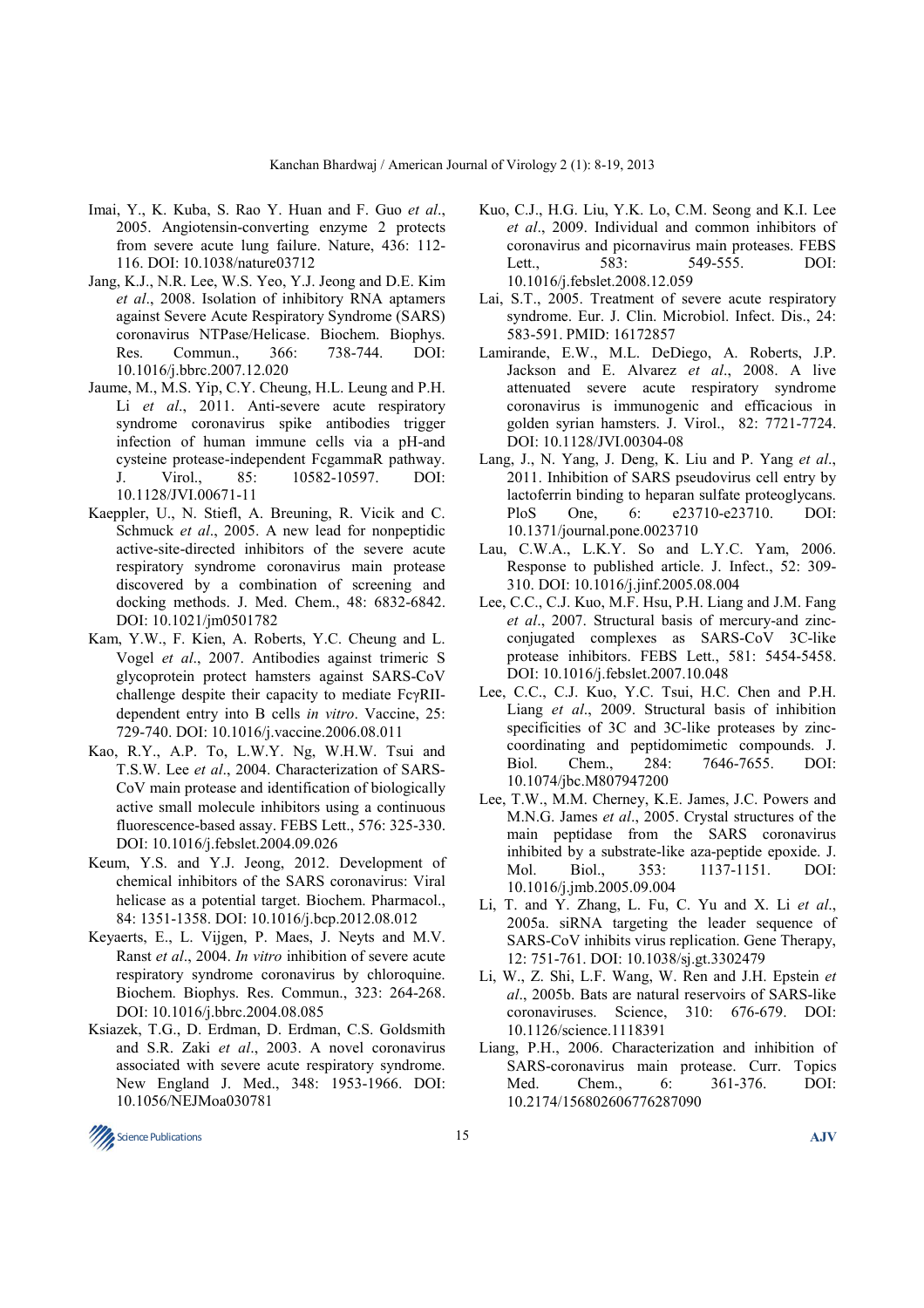- Lin, C.W., F.J. Tsai, C.H. Tsai, C.C. Lai and L. Wan *et al*., 2005. Anti-SARS coronavirus 3C-like protease effects of Isatis indigotica root and plant-derived phenolic compounds. Antivir. Res., 68: 36-42. DOI: 10.1016/j.antiviral.2005.07.002
- Lin, J.T., J.S. Zhang, N. Wang, J.T. Chen and X. Chen *et al*., 2007. Safety and immunogenicity from a phase I trial of inactivated severe acute respiratory syndrome coronavirus vaccine. Antivir. Ther., 12: 1107-1113. PMID: 18018769
- Lu, G. and D. Liu, 2012. SARS-like virus in the Middle East: A truly bat-related coronavirus causing human diseases. Protein Cell, 3: 803-805. DOI: 10.1007/s13238-012-2811-1
- Ma, X.Z., A. Bartczak, J. Zhang, R. Khattar and M.F. Liu *et al*., 2010. Proteasome inhibition in vivo promotes survival in a lethal murine model of severe acute respiratory syndrome. J. Virol., 84: 12419- 12428. DOI: 10.1128/JVI.01219-10
- Martin, J.E., M.K. Loudera, L.A. Holmana, I.J. Gordona and M.E. Enama *et al*., 2008. A SARS DNA vaccine induces neutralizing antibody and cellular immune responses in healthy adults in a Phase I clinical trial. Vaccine, 26: 6338-6343. DOI: 10.1016/j.vaccine.2008.09.026
- Millet, J.K., F. Kien, C.Y. Heung, Y.L. Siu and W.L. Chan *et al*., 2012. Ezrin Interacts with the SARS coronavirus spike protein and restrains infection at the entry stage. PloS One, 7: e49566-e49566. DOI: 10.1371/journal.pone.0049566
- Morgenstern, B., M. Michaelis, P.C. Baer and H.W. Doerr, 2005. Ribavirin and interferon-β synergistically inhibit SARS-associated coronavirus replication in animal and human cell lines. Biochem. Biophys. Res. Commun., 326: 905-908. DOI: 10.1016/j.bbrc.2004.11.128
- Mukherjee, P., F. Shah, P. Desai and M. Avery 2011. Inhibitors of SARS-3CL<sup>pro</sup>: Virtual screening, biological evaluation and molecular dynamics simulation studies. J. Chem. Inform. Model., 51: 1376-1392. DOI: 10.1021/ci1004916
- Mukherjee, P., P. Desai, L. Ross, E.L. White and M.A. Avery *et al*., 2008. Structure-based virtual screening against SARS-3CL(pro) to identify novel nonpeptidic hits. Bioorganic Med. Chem., 16: 4138- 4149. DOI: 10.1016/j.bmc.2008.01.011
- Napoli, P.D., P.D. Giovanni, M.A. Gaeta, A.A. Taccardi, 2007. Trimetazidine and reduction in mortality and hospitalization in patients with ischemic dilated cardiomyopathy: A post hoc analysis of the villa pini d'abruzzo trimetazidine trial. J. Cardiovascular Pharmacol.. 50: 585-589. DOI: 10.1097/FJC.0b013e31814fa9cb
- Neuman, B.W. and D.A. Stein, A.D. Kroeker, M.J. Churchill and A.M. Kim *et al*., 2005. Inhibition, escape and attenuated growth of severe acute respiratory syndrome coronavirus treated with antisense morpholino oligomers. J. Virol., 79: 9665- 9676. DOI: 10.1128/JVI.79.15.9665-9676.2005
- Nguyen, T.T., H.J. Ryu, S.H. Lee, S. Hwang and V. Breton *et al*., 2011. Virtual screening identification of novel severe acute respiratory syndrome 3C-like protease inhibitors and in vitro confirmation. Bioorganic Med. Chem. Lett., 21: 3088-3091. DOI: 10.1016/j.bmcl.2011.03.034
- Nguyen, T.T., H.J. Woo, H.K. Kang, V.D. Nguyen and Y.M. Kim *et al*., 2012. Flavonoid-mediated inhibition of SARS coronavirus 3C-like protease expressed in Pichia pastoris. Biotechnol. Lett., 34: 831-838. DOI: 10.1007/s10529-011-0845-8
- Ni, L., J. Zhu, J. Zhanga, M. Yana and G.F. Gaoa *et al*., 2005. Design of recombinant protein-based SARS-CoV entry inhibitors targeting the heptad-repeat regions of the spike protein S2 domain. Biochem. Biophys. Res. Commun., 330: 39-45. DOI: 10.1016/j.bbrc.2005.02.117
- Olsen, C.W., W.V. Corapi, R.H. Jacobson R.A. Simkins and L.J. Saif *et al*., 1993. Identification of antigenic sites mediating antibody-dependent enhancement of feline infectious peritonitis virus infectivity. J. General Virol., 74: 745-749. DOI: 10.1099/0022- 1317-74-4-745
- Pfefferle, S., J. Schopf, M. Kögl, C.C. Friedel and M.A. Müller *et al*., 2011. The SARS-coronavirus-host interactome: Identification of cyclophilins as target for pan-coronavirus inhibitors. PLoS Pathogens, 7: e1002331-e1002331. DOI: 10.1371/journal.ppat.1002331
- Plewczynski, D., M. Hoffmann, M.V. Grotthuss, K. Ginalski and L. Rychewski *et al*., 2007. In silico prediction of SARS protease inhibitors by virtual high throughput screening. Chem. Biol. Drug Des., 69: 269-279. PMID: 17461975
- Qin, Z.L., P. Zhao, X.L. Zhang, J.G. Yu and M.M. Cao *et al*., 2004. Silencing of SARS-CoV spike gene by small interfering RNA in HEK 293T cells. Biochem. Biophys. Res. Commun., 324: 1186-1193. PMID: 15504339
- Ramajayam, R., K.P. Tan and P.H. Liang, 2011. Recent development of 3C and 3CL protease inhibitors for anti-coronavirus and anti-picornavirus drug discovery. Biochem. Soc. Trans., 39: 1371-1375. DOI: 10.1042/BST0391371

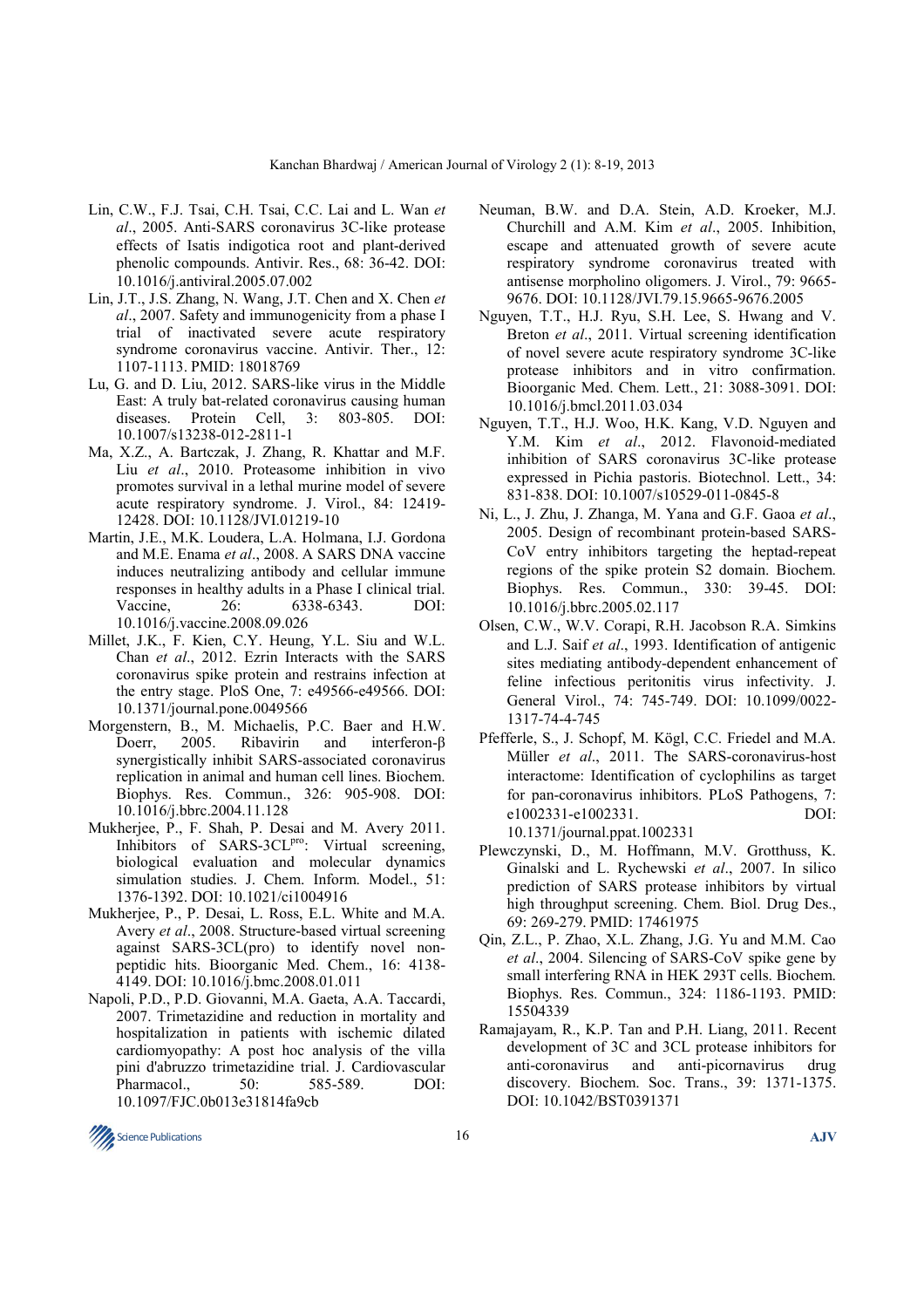- Ramajayam, R., K.P. Tan, H.G. Liub and P.H. Liang, 2010. Synthesis, docking studies and evaluation of pyrimidines as inhibitors of SARS-CoV 3CL protease. Bioorganic Med. Chem. Lett., 20: 3569- 3572. DOI: 10.1016/j.bmcl.2010.04.118
- Ratia, K., S. Pegan, K. Sleeman, M. Coughlin and S. Baliji *et al*., 2008. A noncovalent class of papainlike protease/deubiquitinase inhibitors blocks SARS virus replication. Proc. Natl. Acad. Sci. USA., 105: 16119-16124. DOI: 10.1073/pnas.0805240105
- Regnier, T., D. Sarma, K. Hidaka, U. Bacha and E. Freire *et al*., 2009. New developments for the design, synthesis and biological evaluation of potent SARS-CoV 3CL(pro) inhibitors. Bioorganic Med. Chem. Lett., 19: 2722-2727. DOI: 10.1016/j.bmcl.2009.03.118
- Roberts, A., E.W. Lamirande, L. Vogel, J.P. Jackson and C.D. Paddock *et al*., 2008. Animal models and vaccines for SARS-CoV infection. Virus Res., 133: 20-32. PMID: 17499378
- Roper, R.L. and K.E. Rehm, 2009. SARS vaccines: Where are we? Expert Rev. Vaccines, 8: 887-898. PMID: 19538115
- Rota, P.A., M.S. Oberste, W.A. Nix, R. Campagnoli and J.P. Icenogle *et al*., 2003. Characterization of a novel coronavirus associated with severe acute respiratory syndrome. Science, 300: 1394-1399. DOI: 10.1126/science.1085952
- Ruan, Y.J., C.L. Wei, H. Thoreau, S.T. Su and J.M. Chia *et al*., 2003. Comparative full-length genome sequence analysis of 14 SARS coronavirus isolates and common mutations associated with putative origins of infection. Lancet, 361: 1779-1785. PMID: 12781537
- Ryu, Y.B., S.J. Park, Y.M. Kim, J.Y. Lee and W.D. Seo *et al*., 2010. SARS-CoV 3CLpro inhibitory effects of quinone-methide triterpenes from *Tripterygium regelii*. Bioorganic and Med. Chem. Lett., 20: 1873- 1876. DOI: 10.1016/j.bmcl.2010.01.152
- Saijo, M., S. Morikawa, S. Fukushi, T. Mizutani and H. Hasegawa *et al*., 2005. Inhibitory effect of mizoribine and ribavirin on the replication of Severe Acute Respiratory Syndrome (SARS)-associated coronavirus. Antivir. Res., 66: 159-163. PMID: 15911031
- Sainz, B.J., E.C. Mossel, W.R. Gallaher, W.C. Wimley and C.J. Peters *et al*., 2006. Inhibition of severe acute respiratory syndrome-associated coronavirus (SARS-CoV) infectivity by peptides analogous to the viral spike protein. Virus Res., 120: 146-155. PMID: 16616792
- Schwarz, S. and K. Wang, 2011. Emodin inhibits current through SARS-associated coronavirus 3a protein. Antiviral Res., 90: 64-69. DOI: 10.1016/j.antiviral.2011.02.008
- See, R.H., A.N. Zakhartchouk, M. Petric, D.J. Lawrence and C.P. Mok *et al*., 2006. Comparative evaluation of two Severe Acute Respiratory Syndrome (SARS) vaccine candidates in mice challenged with SARS coronavirus. J. General Virol., 87: 641-650. PMID: 16476986
- See, R.H., M. Petric, D.J. Lawrence, C.P. Mok and T. Rowe*et al*., 2008. Severe acute respiratory syndrome vaccine efficacy in ferrets: Whole killed virus and adenovirus-vectored vaccines. J. Gen. Virol., 89: 2136-2146. DOI: 10.1099/vir.0.2008/001891-0
- Shao, Y.M., W.B. Yang, T.H. Kuo, K.C. Tsai and C.H. Lin *et al*., 2008. Design, synthesis and evaluation of trifluoromethyl ketones as inhibitors of SARS-CoV 3CL protease. Bioorganic Med. Chem., 16: 4652- 4660. DOI: 10.1016/j.bmc.2008.02.040
- Shim, B.S., K. Stadler, H.H. Nguyen, C.H. Yun and D.W. Kim *et al*., 2012. Sublingual immunization with recombinant adenovirus encoding SARS-CoV spike protein induces systemic and mucosal immunity without redirection of the virus to the brain. Virol. J., l9: 215-215. DOI: 10.1186/1743- 422X-9-215
- Simmons, G., D.N. Gosalia, A.J. Rennekamp, J.D. Reeves and S.L. Diamond *et al*., 2005. Inhibitors of cathepsin L prevent severe acute respiratory syndrome coronavirus entry. Proc. Natl. Acad. Sci. USA., 102: 11876-11881. DOI: 10.1073/pnas.0505577102
- Smith, S.B., W. Dampier, A. Tozeren, J.R. Brown and M. Magid-Slav, 2012. Identification of common biological pathways and drug targets across multiple respiratory viruses based on human host gene expression analysis. PloS One, 7: e33174-e33174. DOI: 10.1371/journal.pone.0033174
- Stockman, L.J., R. Bellamy and P. Garner, 2006. SARS: Systematic review of treatment effects. PLoS Med., 3: e343- e343. DOI:10.1371/journal.pmed.0030343
- Struck, A.W., M. Axmann, S. Pfefferleb, C. Drosten and B. Meyera, 2012. A hexapeptide of the receptorbinding domain of SARS corona virus spike protein blocks viral entry into host cells via the human receptor ACE2. Antivir. Res., 94: 288-296. DOI: 10.1016/j.antiviral.2011.12.012

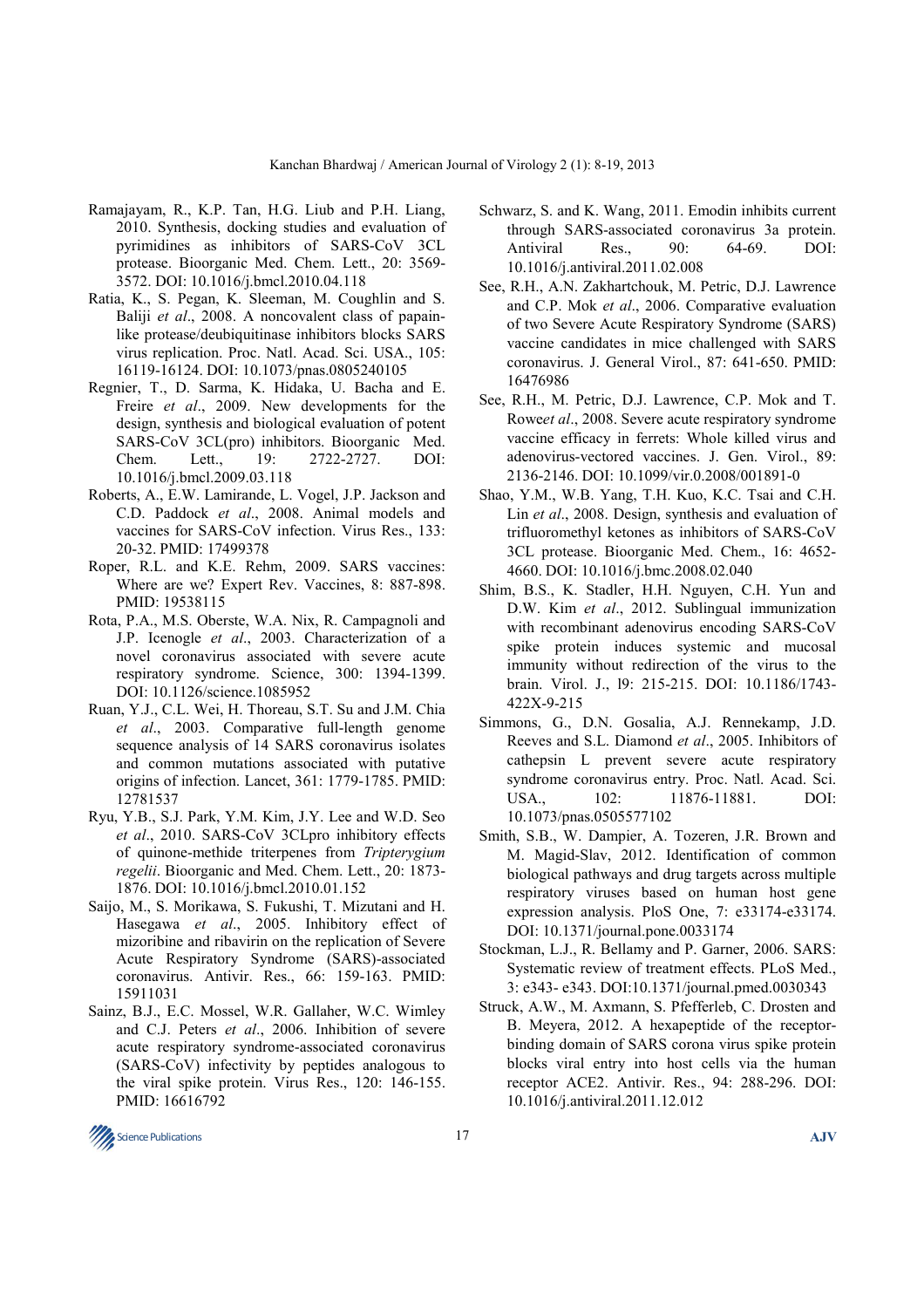- Subbarao, K., J. McAuliffe, L. Vogel, G. Fahle and S. Fischer *et al*., 2004. Prior infection and passive transfer of neutralizing antibody prevent replication of severe acute respiratory syndrome coronavirus in the respiratory tract of mice. J. Virol., 78: 3572- 3577. DOI: 10.1128/JVI.78.7.3572-3577.2004
- Sunwoo, H.H., A. Palaniyappan, A. Ganguly, P.K. Bhatnagar and D. Das *et al*., 2012. Quantitative and sensitive detection of the SARS-CoV spike protein using bispecific monoclonal antibody-based enzyme-linked immunoassay. J. Virol. Meth., 187: 72-78 DOI: 10.1016/j.jviromet.2012.09.006
- Tang, Q. and B. Li, 2008. Application of siRNA against SARS in the rhesus macaque model. Methods Mol. Biol., 442: 139-158. DOI: 10.1007/978-1-59745- 191-8\_11
- Tseng, C.T., E. Sbrana, N. Iwata-Yoshikawa, P.C. Newman and T. Garron *et al*., 2012. Immunization with SARS coronavirus vaccines leads to pulmonary immunopathology on challenge with the SARS virus. PloS One, 7: e35421-e35421. DOI: 10.1371/journal.pone.0035421
- Tsui, S.K., S.S. Chim and Y.M.D. Lo, 2003. Coronavirus genomic-sequence variations and the epidemiology of the severe acute respiratory syndrome. New England J. Med., 349: 187-188. DOI: 10.1056/NEJM200307103490216
- Ujike, M., H. Nishikawa, A. Otaka, N. Yamamoto and N. Yamamoto *et al*., 2008. Heptad repeat-derived peptides block protease-mediated direct entry from the cell surface of severe acute respiratory syndrome coronavirus but not entry via the endosomal pathway. J. Virol., 82: 588-592. DOI: 10.1128/JVI.01697-07
- Verschueren, K.H., K. Pumpor, S. Anemüller, S. Chen and J.R. Mesters *et al*., 2008. A structural view of the inactivation of the SARS coronavirus main proteinase by benzotriazole esters. Chem. Biol., 15: 597-606. DOI: 10.1016/j.chembiol.2008.04.011
- Vincent, M.J., E. Bergeron, S. Benjannet, B.R. Erickson and P.E. Rollin *et al*., 2005. Chloroquine is a potent inhibitor of SARS coronavirus infection and spread. Virol. J., 2: 69-69. DOI: 10.1186/1743-422X-2-69
- Wang, S.Q., Q.S. Du, K. Zhao, A.X. Li and D.Q. Wei *et al*., 2007. Virtual screening for finding natural inhibitor against cathepsin-L for SARS therapy. Amino Acids, 33: 129-135. PMID: 16998715
- Weingartl, H., M. Czub, S. Czub, J. Neufeld and P. Marszal *et al*., 2004. Immunization with modified vaccinia virus Ankara-based recombinant vaccine against severe acute respiratory syndrome is associated with enhanced hepatitis in ferrets. J. Virol., 78: 12672-12676. DOI: 10.1128/JVI.78.22.12672-12676
- Wu, C.J. and H.W. Huang, 2005. Inhibition of SARS-CoV replication by siRNA. Antiviral Res., 65: 45- 48. DOI: 10.1016/j.antiviral.2004.09.005
- Wu, C.J., J.T. Jan, C.M. Chen, H.P. Hsieh and D.R. Hwang *et al*., 2004a. Inhibition of severe acute respiratory syndrome coronavirus replication by niclosamide. Antimicrob. Agents Chemother., 48: 2693-2696. DOI: 10.1128/AAC.48.7.2693-2696.2004
- Wu, C.Y., J.T. Jan, S.H. Ma, C.J. Kuo and H.F. Juan *et al*., 2004b. Small molecules targeting severe acute respiratory syndrome human coronavirus. Proc. Natl. Acad. Sci. USA., 101: 10012-10017. DOI: 10.1073/pnas.0403596101
- Wu, X., G. Cheng, M. Wang, X. Zhou and L. He *et al*., 2003. Establishment of a fluorescent polymerase chain reaction method for the detection of the SARS-associated coronavirus and its clinical application. Chin. Med. J., 116: 988-990. PMID: 12890368
- Yam, W.C., K.H. Chan, Y. Guan, K.Y. Yuen and W.H. Seto *et al*., 2003. Evaluation of reverse transcription-PCR assays for rapid diagnosis of severe acute respiratory syndrome associated with a novel coronavirus. J. Clin. Microbiol., 41: 4521- 4524. DOI: 10.1128/JCM.41.10.4521-4524.2003
- Yang, C.W. and Y.Z. Lee, I.J. Kang, D.L. Barnard and J.T. Jan *et al*., 2010. Identification of phenanthroindolizines and phenanthroquinolizidines as novel potent anti-coronaviral agents for porcine enteropathogenic coronavirus transmissible gastroenteritis virus and human severe acute respiratory syndrome coronavirus. Antiviral Res., 88: 160-168. DOI: 10.1016/j.antiviral.2010.08.009
- Yang, H., W. Xie, X. Xue, K. Yang and J. Ma *et al*., 2005a. Design of wide-spectrum inhibitors targeting coronavirus main proteases. PLoS Biol., 3: e324 e324. DOI: 10.1371/journal.pbio.003032
- Yang, N., J.A. Tanner, Z. Wang, J.D. Huang and B.J. Zheng *et al*., 2007. Inhibition of SARS coronavirus helicase by bismuth complexes. Chem. Commun., 42: 4413-4415. DOI: 10.1039/B709515E
- Yang, Z.Y., H.C. Werner, W.P. Kong, K. Leung and E. Traggiai *et al*., 2005b. Evasion of antibody neutralization in emerging severe acute respiratory syndrome coronaviruses. Proc. Natl. Acad. Sci. USA., 102: 797-801. DOI: 10.1073/pnas.0409065102
- Yang, Z.Y., W.P. Kong, Y. Huang, A. Roberts and B.R. Murphy, 2004. A DNA vaccine induces SARS coronavirus neutralization and protective immunity in mice. Lett. Nature, 428: 561-564. DOI: 10.1038/nature02463